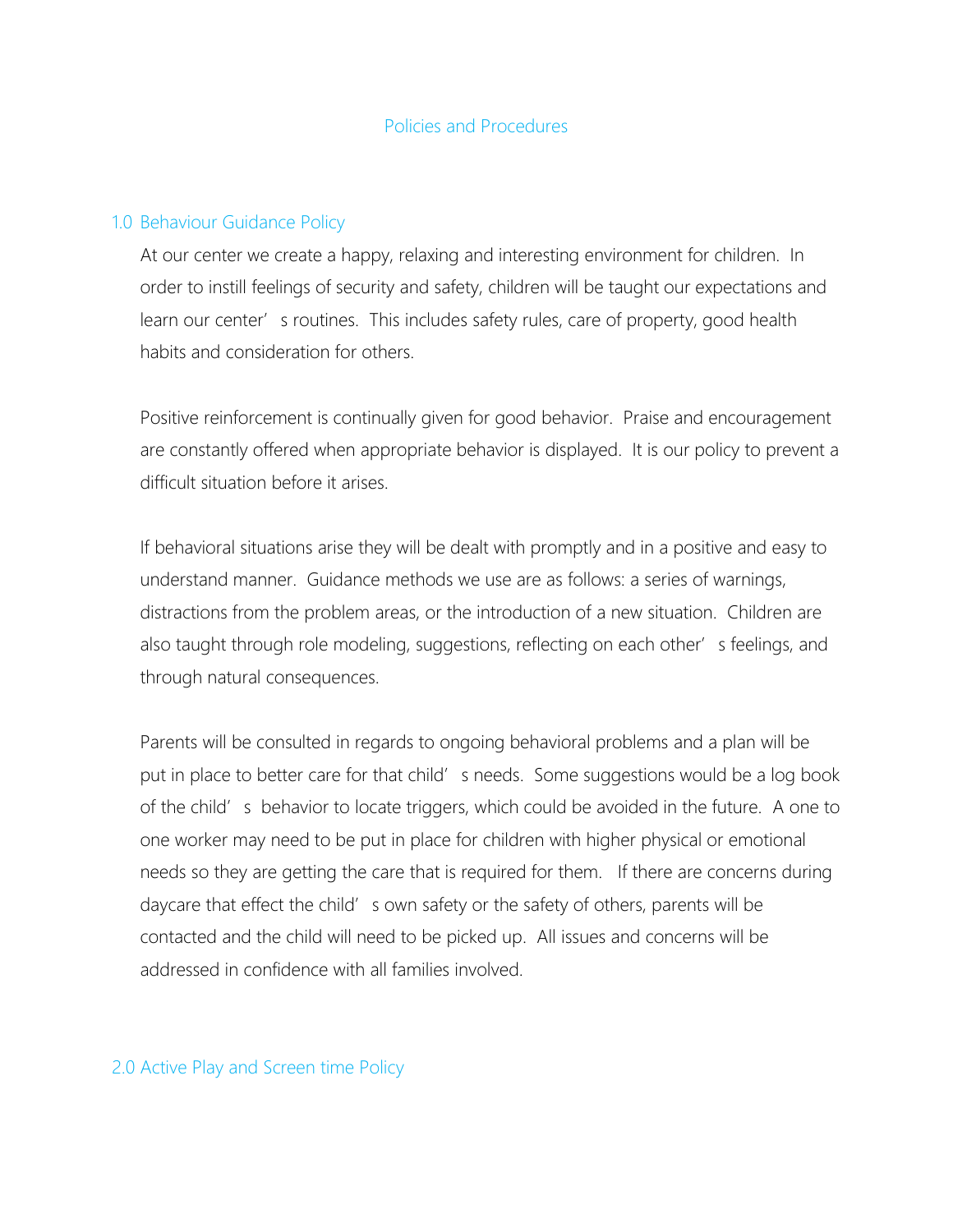At Kids Connection Uplands it is important to us that all children have the opportunity to have 120mins of physical activity daily and an hour of outside time.

- 1. After school/part-time care we take the children outside for 45mins (4:15pm to 5:pm) of outdoor unstructured physical activity and outdoor play. During all day care/full day we take the children outside during 11am to 12pm and 3:30pm to 4:30pm for structure and unstructured physical activity.
- 2. We set up the gym during part-time and full day care with a physical activity such as basketball, floor hockey, scoops, hula hoops, skipping ropes and badminton on the right side of the gym. We allow the children to make their own choice where they would like to play during their free play time. We have a staff member help direct the children with their games. During days with extreme weather when we can not go outside we will also play group games such as tag and we also allow the children to play with balls for the last half hour of our program (5pm to 5:30pm). On full day care, we have a directed game every afternoon from 2pm to 2:45pm either in the gym or outside depending on the weather.
- 3. We have limited use of electric devices at our program. We only offer limited screen time (10-15 mins) for the children during times when the weather is either very cold, hot or wet. The screen time we offer are interactive games on the Wii such as Just Dance or sports games and we have a timer set so they do not exceed they're screen time for the day.
- 4. We provide a monthly calendar for the parents with information on our daily activities and crafts. Calendars are emailed to the parents and also can be found on our website and at the daycare. Also, important information about our program and policies can be found on our website and all parents are given a copy of our Hand Book at the time of registration.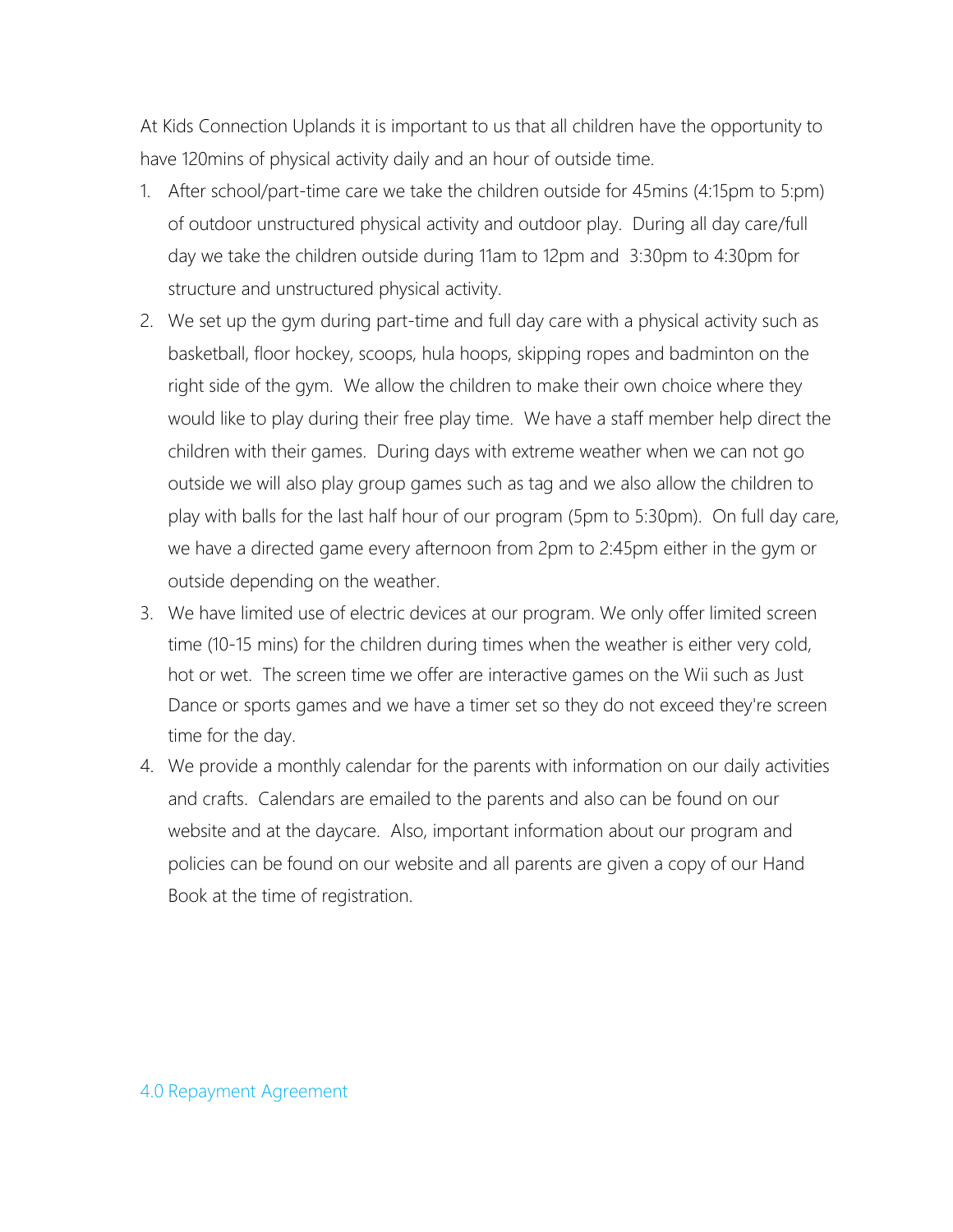Fees are calculated daily, multiplied by all weeks in the year and then divided into a monthly amount. No deduction can be made in case of absence. This applies to both full time and part time students.

Fees are due and payable on the first day of each month. Parents are discouraged to pay by cash for security reasons. We offer automatic cash withdrawal from your bank to our bank on the first business day of each month. A void check is necessary as well as a \$50.00 registration/supply fee when a child is registered.

In case of withdrawal, a form to stop automatic withdrawal needs to be signed to stop further payments coming from your account. 30 days notice most be given for the beginning of the following month, no refunds for the current month will be given.

The center retains the right to withdraw a child if fees are not paid by the 5<sup>th</sup> of each month.

\*\*In the case of closures due to unforeseen circumstances (damage to the school, break in, illness of staff, flue epidemic, etc.) credit will be given towards the next month's fees or a reimbursement check will be given within 14 days if the child withdraws from the center.\*\*\*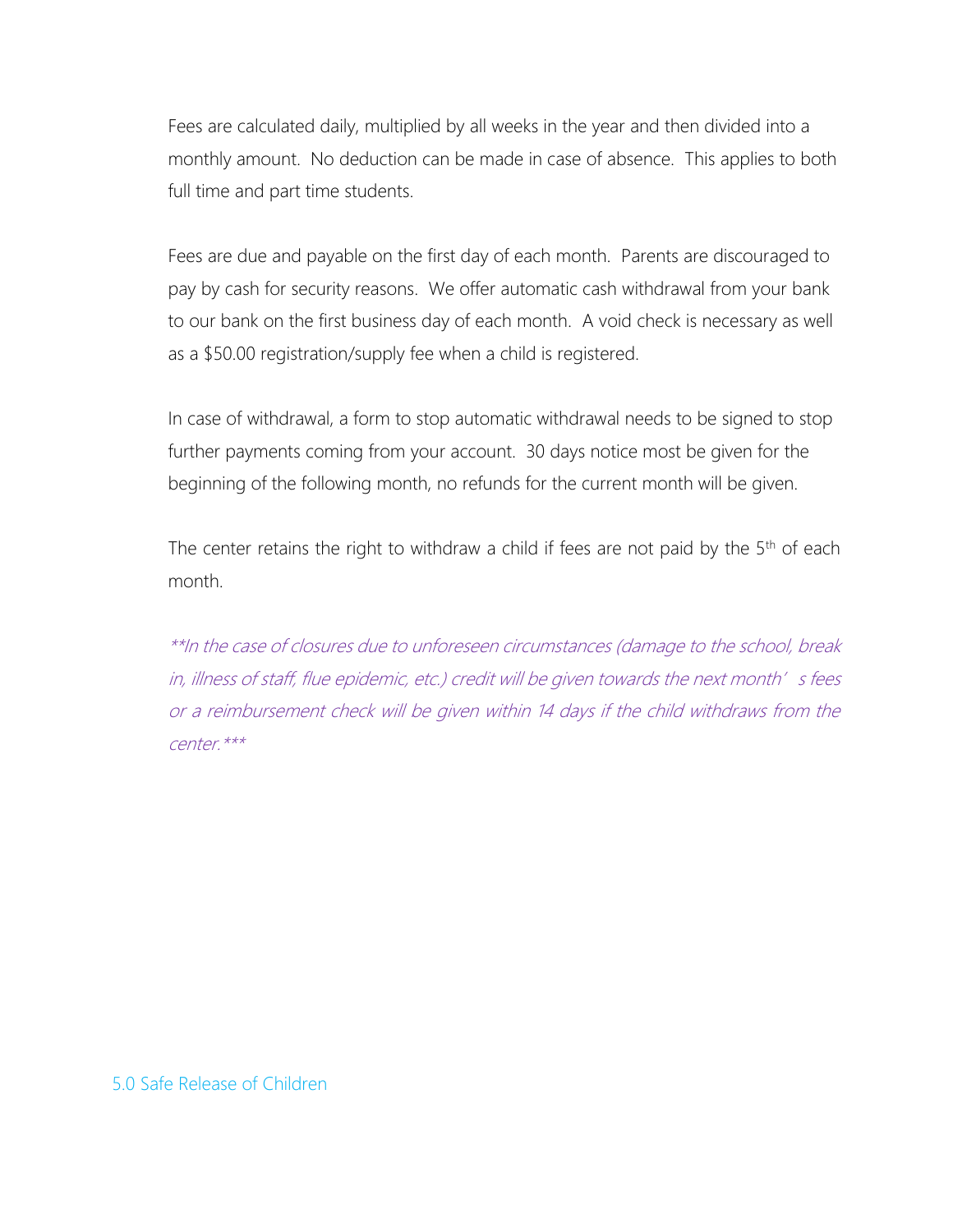Parents will sign their child in and out when arriving for before school care and departing after school care. Staff will sign out the children when the bell rings for the start of school in the morning and sign the children into the after school program as they arrive to the gym.

Please phone the center if your child will be late or absent.

Without prior notice by a parent or guardian no child will be turned over to anyone not designated in writing. Please ask staff for a Release Form to sign if you need to change pick up for only one day. When this person comes to pick up your child they will be asked for identification. Any other person that picks up your child on a regular basis should be noted on the registration form. When a person is noted on the registration form but does not pick up your child often they will be asked for identification to prove they are the person designated on the consent form.

If anyone comes to pick up your child that is not approved on your application form or written on a Release Form we will not allow them to take your child and you will be called for permission. If you do not allow permission we will refuse the child to be taken by this person. In the case where this person is verbally or physically intrusive a staff member will contact the RCMP to apprehend them. Your child will never be given to anyone without your written or verbal consent.

Our program runs from 730am to 530pm. Any child in the program who is picked up after these times will be charged an extra \$5.00 for every 5 minutes after pick up time. Please let us know if you will be late or an emergency caregiver we can contact to pick up your child. If a child is picked up late more than 3 times in a year a notice will be given to make alternate care arrangements.

In the event that your child is not picked up by l/2 hour after closing and your alternate caregiver could not be contacted we would contact the Ministry as indicated below:

Ministry for Children and Families (local district office)

Monday to Friday 8:30 am to 4:30 pm 250-770-2200

After Hours Lines: 1-800-663-9122 ANY TIME CALL HELP LINE: 310-1234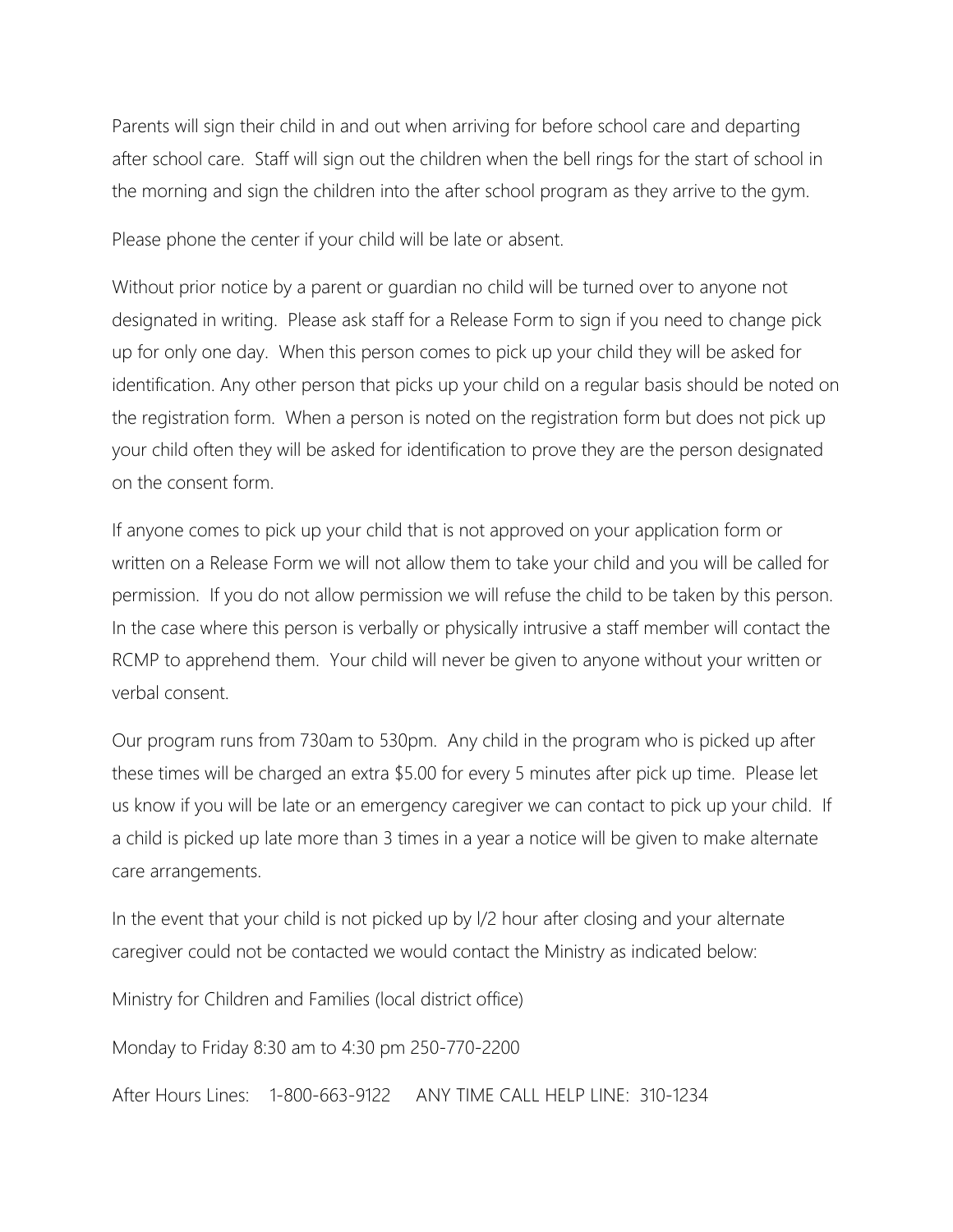### ALLEGED IMPAIRED PARENT PICK UP PROCEDURE AND POLICY:

If we suspect that a parent or alternate caregiver is under the influence of drugs or alcohol we will tell them that they should not be driving their child home and *encourage them not* to take the child if we really feel they are under this influence. We will offer to contact another person to drive their child home who is not impaired or offer to pay for them go with their child in a taxi, which they will be billed for later. We will tell them that we will report them to the Ministry if they take the child. In the case where we do not immediately realize this or if they attempt to drive a child from our center we will have no alternative but to contact the R.C.M.P. and give them the description and license of the vehicle carrying the child and they will be reported to the Ministry as noted above.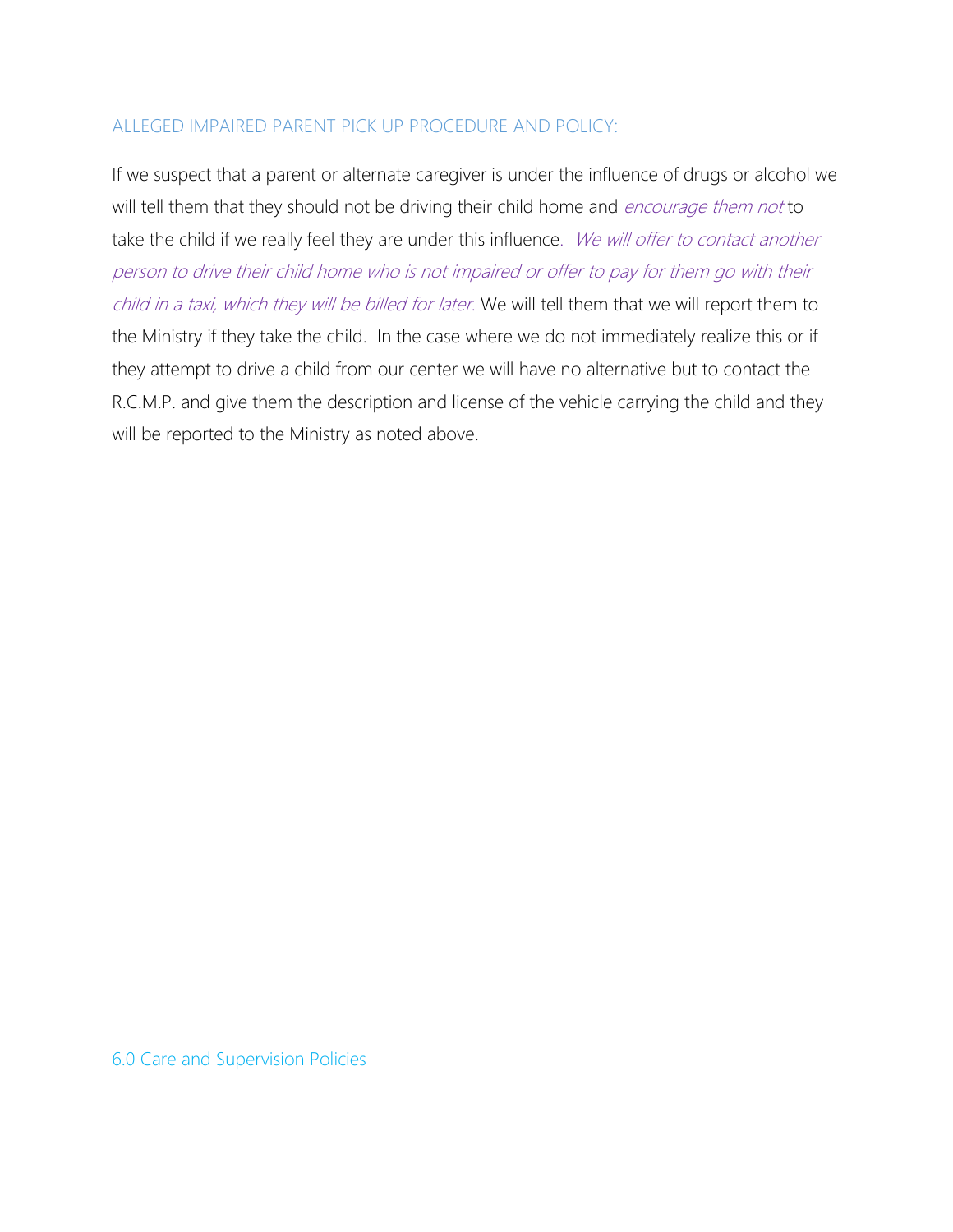Our staff sees themselves as educators, as well as caregivers. We help to prepare children for school as well as the rest of their lives. We realize the important role we have in the lives of children attending our daycare.

Staff always conducts children in an organized manner. They have children line up behind the staff when moving from inside to outside.

They expect children to listen and co-operate in learning during craft, games or other activities. They realize that more planning and preparation should be put into their planned activity if they do not hold the interest of all the children.

Our supervisors realize they must look at each child as an individual and examine the physical, psychological, emotional and cognitive needs of each child within a smaller group as well as working as a team member to understand all the children at the daycare.

All the staff at Kid's Connection realizes that particular needs of some children or their parents may be of confidential manner and understand that information on these children must be kept in confidence with staff and immediate parents only.

We must always remember to share positive feedback and work together on areas that need further development as a team with the parents and all staff.

All staff at Kid's Connection realize that the key to each child's development is to raise their self- esteem and give them a high feeling of self worth. We also realize that we can never underestimate the capabilities of even the youngest child.

We realize that the short time a child spends with us can change the entire future of their lives. We are happy to have this wonderful opportunity.

All staff members are at least 19 years of age and are able to provide care and mature guidance to children. They must complete a course or a combination of courses, of at least 20 hours duration in child development, guidance, health and safety or nutrition. Also they have their Red Cross Child Safe Certificate and a clear Criminal Record, two character references as well as a doctor' s certificate saying they are physically and mentally able to care for children. Our staff ratio is 1 staff for every 12 children.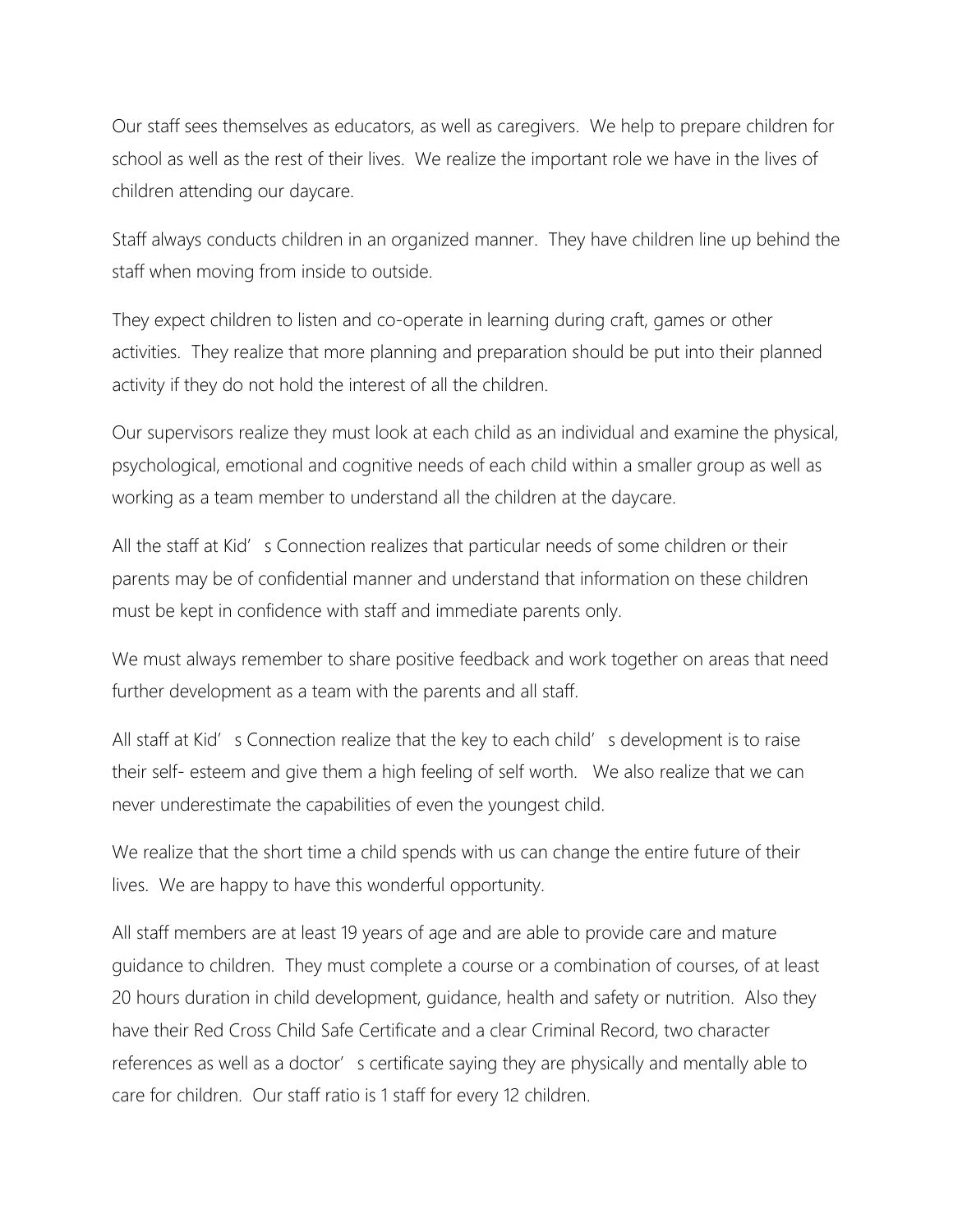The staff will work together as a team to provide a warm, healthy and productive atmosphere, which will enhance each child' s continual development and feeling of self-esteem. Occasionally students and other volunteers may help at the center. They will have a Criminal Record Check before working at our center and will have all documentation as needed by our staff. They will never be alone with the children and will be supervised by our staff.

We always put the children first. The children are the heart and soul of our center. Not only do they grow with strength and love, they share it with each of us as parents, caregivers and teachers.

### General Rules For Children…

## When supervising children, we remind them of these rules:

Inside Rules:

- 1. Use walking feet inside.
- 2. Toys from home must be shared with other children wanting a turn or they will be asked to put their toys in the backpack.
- 3. Please keep chewing gum and sweets at home.
- 4. Use gentle words and touches, we don't swear, hit, bite or hurt our friends.
- 5. The amount of chairs at each table shows how many children can do each activity. Permission must be asked to include more children at the activity.
- 6. Children must tell a teacher if they are using the bathroom at unspecified times and must be taken with a staff.
- 7. Children should stay at their table at snack and lunch times and then look at a book until all children are ready and then the teacher tells them it' s time to move on to the next activity.
- 8. At bathroom times children should stay with staff until everyone is finished and they are told it is time to move on to the next activity.
- **9.** When they are finished getting ready to go outside children will line up on the far wall until everyone' s ready to go.
- 10. Children must remember to wash hands after using the toilet and before eating.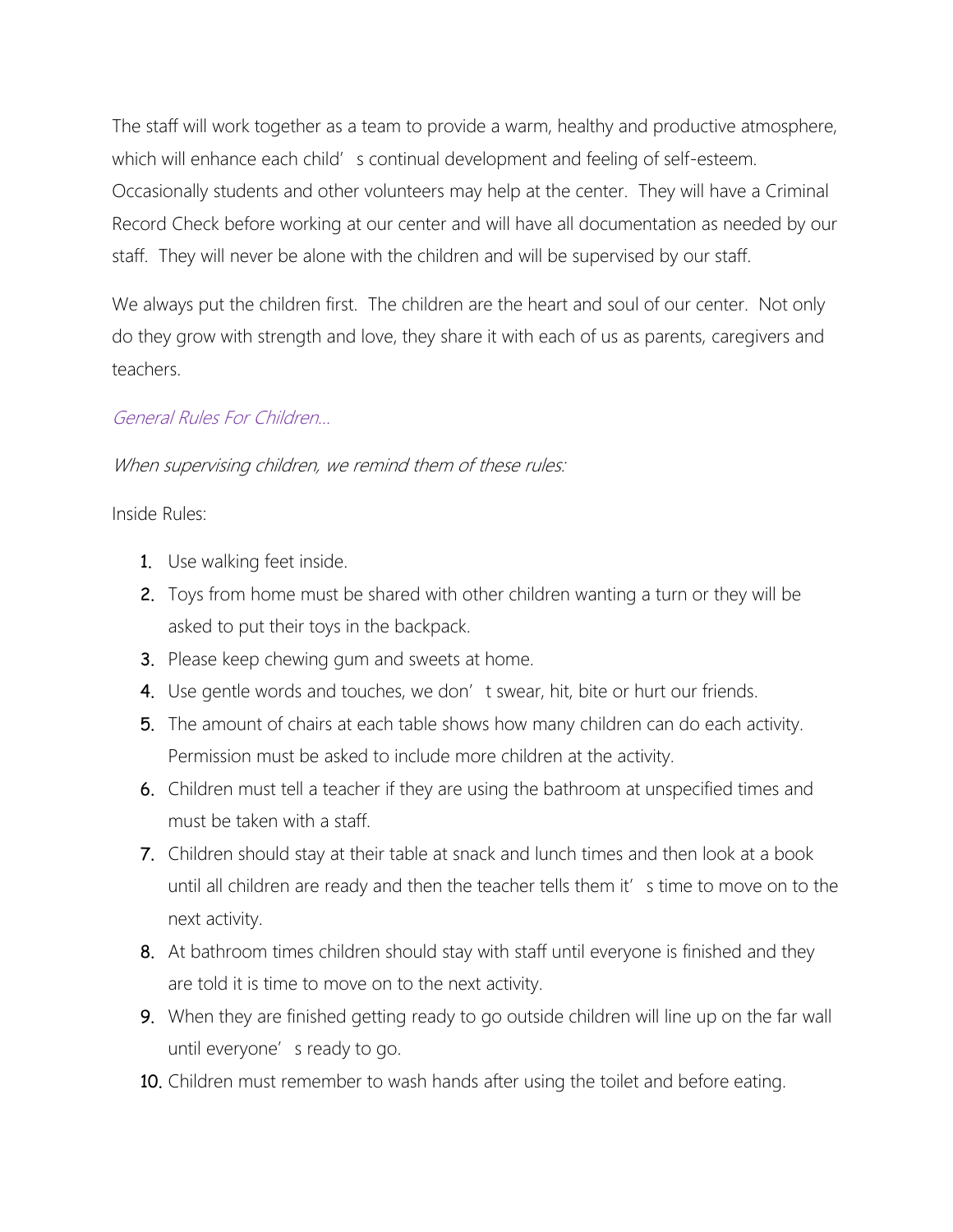### Outside Play:

- 1. No running on the cement
- 2. No running or chasing games on climbing equipment
- 3. No home toys outside
- 4. Sand stays in the sand play area.

### Supervision:

One of the staff will be on one side of the room and the other staff on the opposite side, while rotating with in the room. Staff will have their back to the wall and be facing the group so they are able to see all the children and hear the children near them. It is important there isn't any equipment that would obstruct the staff's view of the children, no hiding spots where children can go and staff can't see. If one staff is needing to assistance one child, they would communicate that to the other staff so they are aware and observe the rest of the children. When children are going outside, one staff would lead in the front and the other would be at the end of the line, once outside the same technique would be used as inside. One staff would be on one side of the play area and the other on the opposite side will rotating and always facing the play area. A new staff member would be trained on the importance of proper supervision and would be taught all of the above information.

## Outside and Facility Checks:

There will be a daily, monthly and yearly outside check, so we will have a record of anything outside in the playground, parking lot and any other outside areas that needs fixing or cleaned up. As well as having opening and closing duties which include cleaning of the facility and putting all items away for the day as a closing duty and doing a check in the morning as an opening duty. Checking that all equipment is in proper working conditions and have them removed or fixed as soon as there is a problem. There is a log book of anything that needs to repaired or replaced. The school district is responsible for any repairs and maintenance of school building and property, work order will be replaced if anything needs to be repaired. By following the health and safety regulations set out by interior health will ensure the health and safety of the children.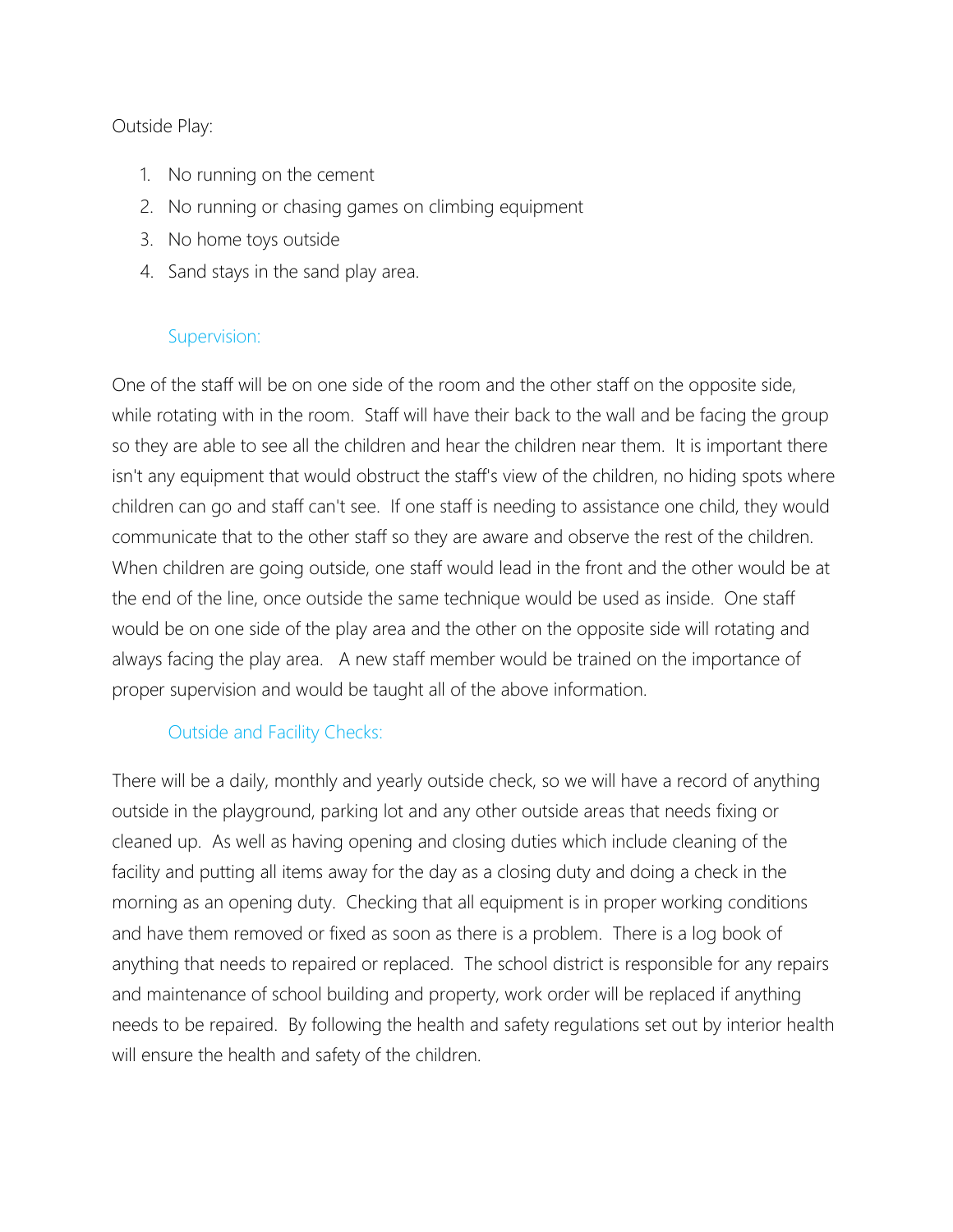# 1.0 Food and Drink Provision Policy

At Kids Connection at Uplands it's very important to us that each child has a nutritious, well balanced diet. That's why we ask all parents/guardians to follow Canada's Food Guide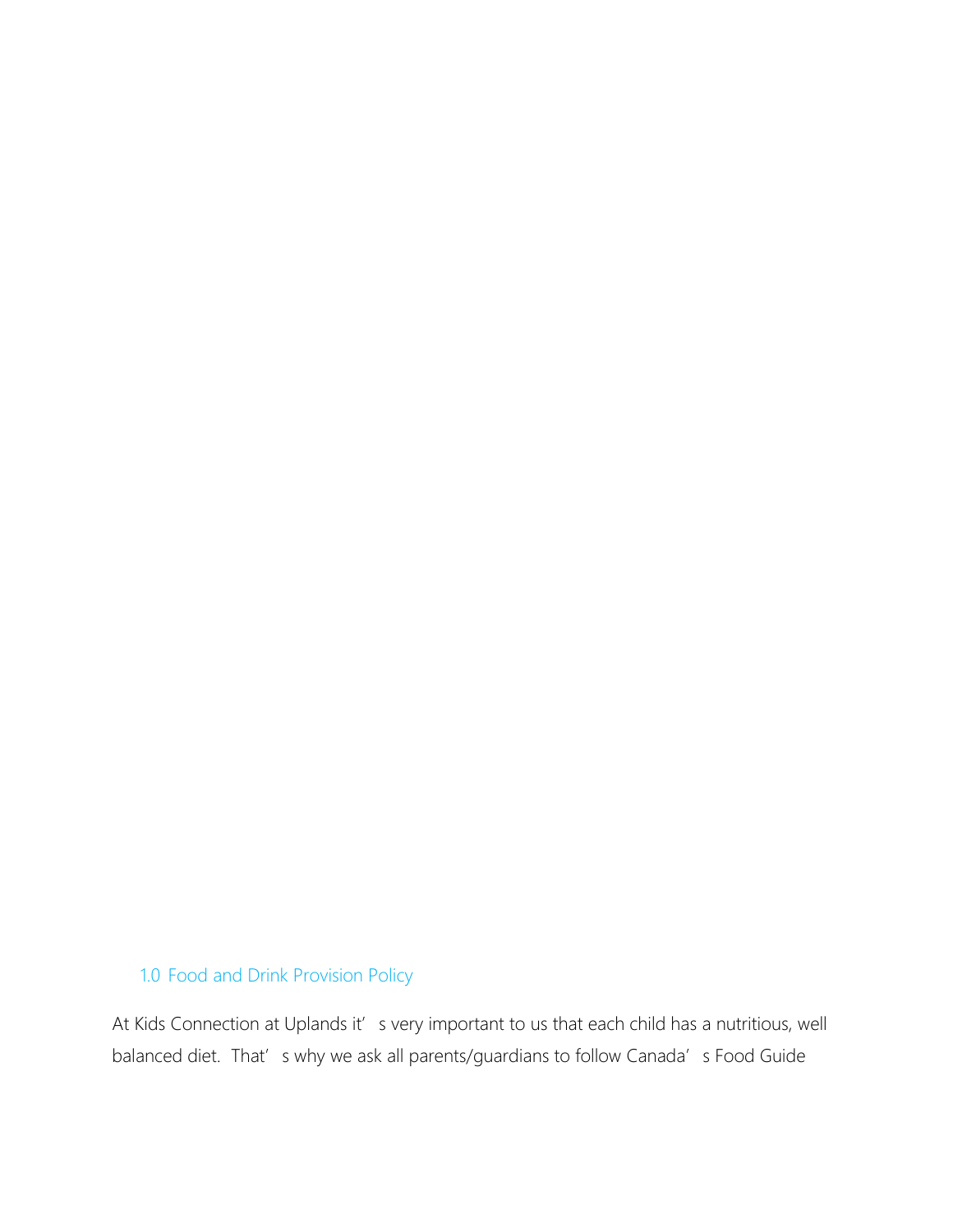when selecting food to provide their child for their snacks and lunch. Please see our list of suggestions from the Canada Food Guide below.

We have filtered water (at the water fountain) for all the children to drink and we ask that you send your child with a water bottle that we can refill throughout the day. We do offer use of a fridge but suggest putting an ice pack in your child' s lunch in case their lunch doesn't make it back to the fridge.

We will occasionally do food preparation with the children and during special events families will be able to bring special treats such as store or bakery prepared cookies or sliced fruit or vegetables to share with the class. To encourage healthy eating every couple of months we have "healthy after school snacks" as our theme for the week which is indicated on our monthly calendars. This is a fun way to educate both children and parents about healthy eating and while enjoying a snack. Parents will always be informed of what the children will be eating on our monthly newsletters or by email prior to any food being served. Parents must notify us at time of registration or before events if their child is not allowed to partake of other food, which they did not provide.

Below are lists of items we ask you keep at home for a special treat:

- All Kool-Aid, pops, iced teas
- All fast food items such as MacDonald's
- Fried items, such as donuts, chips, cheesies and fries
- Candy and Chocolates
- Very sweet items such as fruit leather, marshmallows and raisins
- Yogurt tubes, children have a hard time eating without spilling all over themselves
- Any type of nuts or bars containing nuts

 If any of these foods are sent we will send them home again with your child and offer them fruit, vegetables or crackers, which are always kept at the center.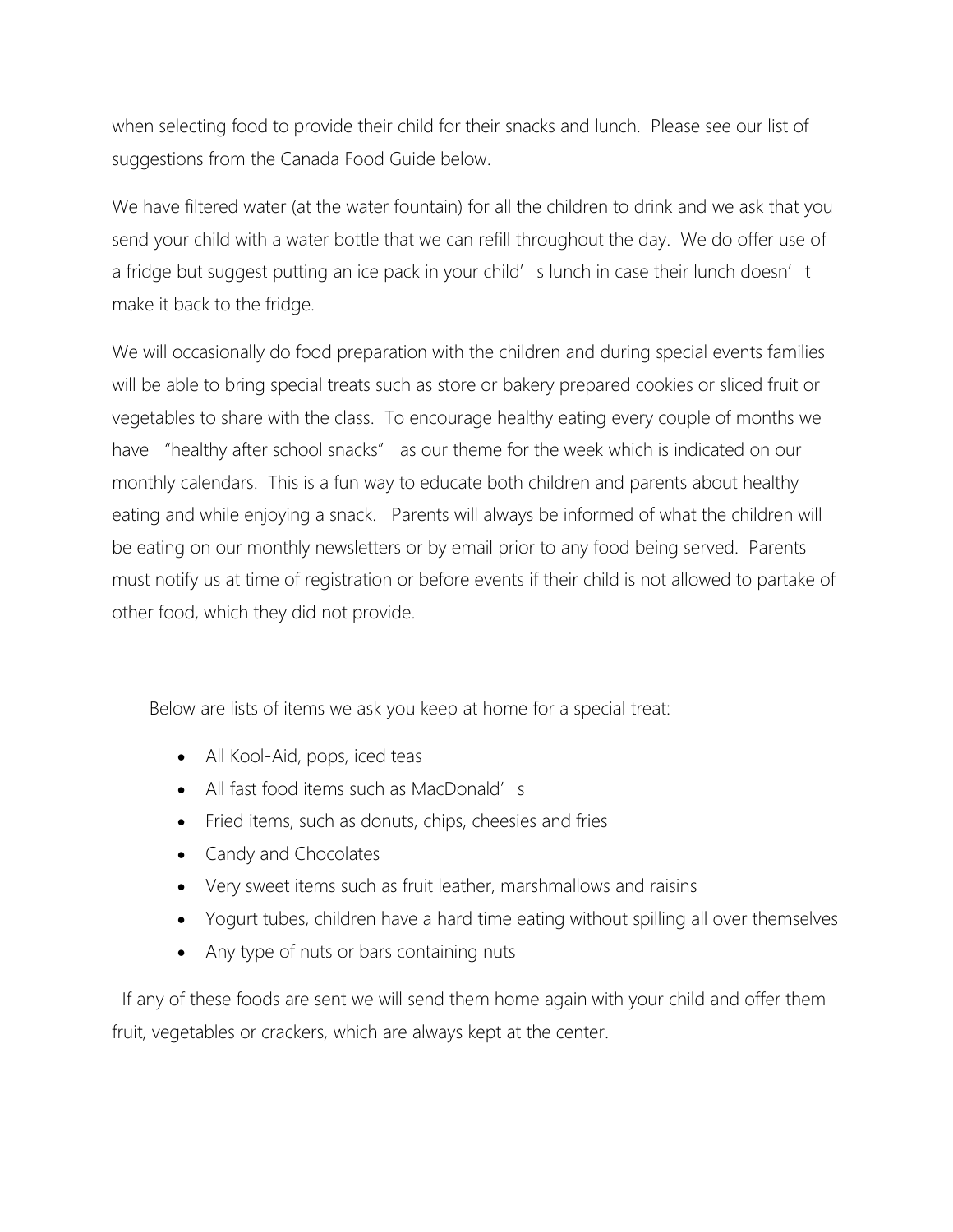If you would like to send your child with a treat please limit it to one thing, for instances only one cookie not 2 or 3. We encourage parents to send premade lunches and fresh snacks, not packaged foods please!

Below are lists of items from the Canada Food Guide that we encourage you to send as snacks or lunch:

Dairy: Cheese/milk/yogurt/cottage cheese Vegetables and Fruit: Carrots, celery, peppers, broccoli, apples, oranges, bananas, pears, peaches and strawberries Starch: Bagels, sandwiches, wraps and crackers Protein: Hard-boiled eggs, sliced ham, chicken or salami, tuna

Our childcare supervisors will always sit with your children while they have their snack and lunch and they will enjoy their own food with the children. They will model good eating habits as well as teaching the children about healthy foods. Children will be asked to eat their healthiest food first and save treats and packaged foods for last. At snack time they can choose two items from their lunch. At lunchtime they will be asked to eat their sandwich or prepared foods first and then fruit or treats after. We do have a microwave at the school so we can heat up your child' s lunch if necessary.

If your child ever forgets their lunch or hasn' t enough to eat we will offer them fruit and/or vegetables or crackers, which will always be kept at the center for hungry children. In the event that this isn't enough we will call home and ask you to bring their lunch or remind you to send more food along the next day.

Our center is a nut free zone so please do not send your child with any type of food containing nuts.

### 3.0 Emergency Plan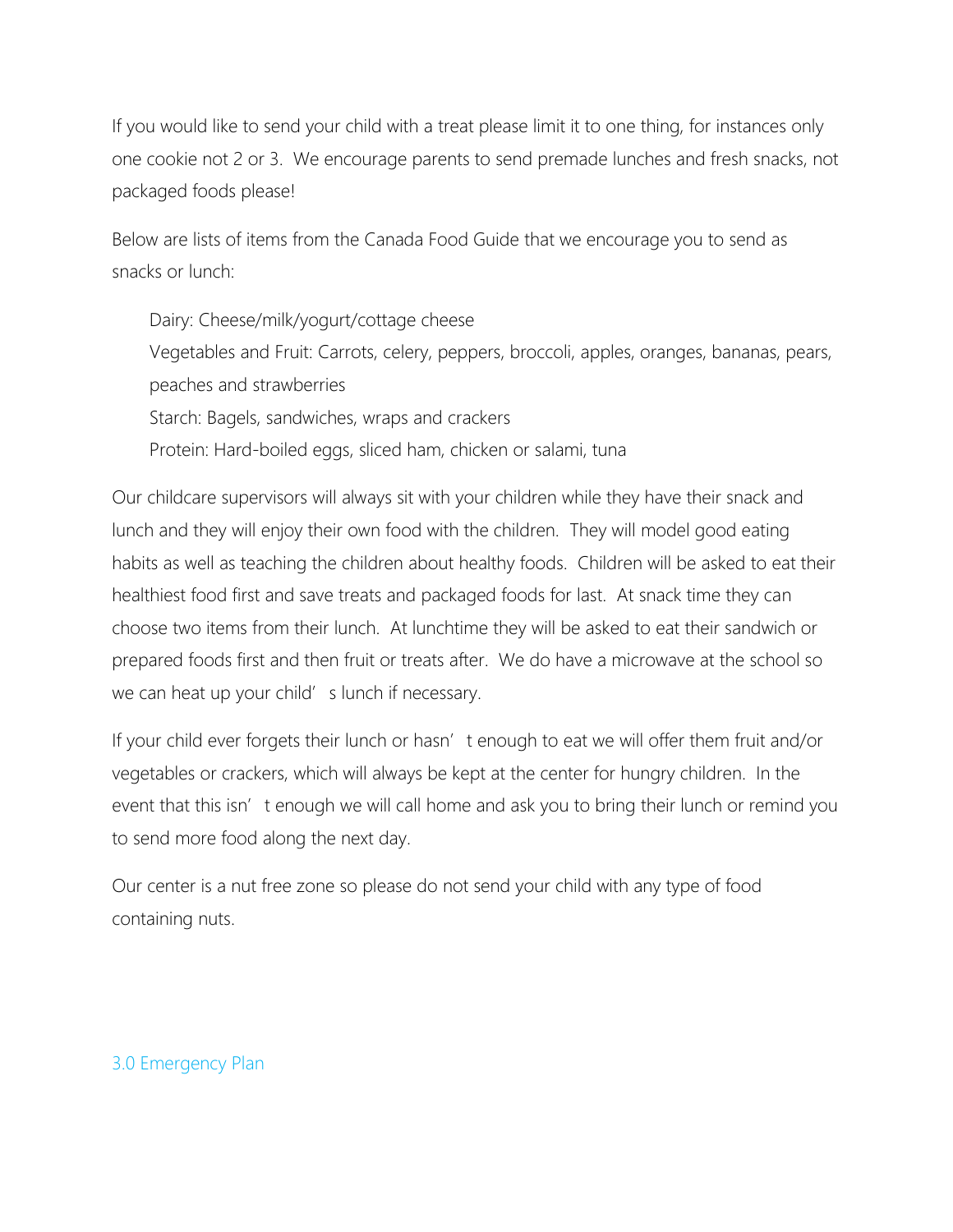In the city of Penticton we can be subjected to many different types of emergencies. We can be exposed to extremes such as wildfires; floods due to extreme rains; high winds can cause power outages; earthquakes and fires.

We would react to each as follows:

#### Wildfires:

If a wildfire were happening in the area close to the center we would check BC Forest Fire Information on Facebook. If we were in an alert area we would contact parents and let them know that we are unable to operate until the alert has been cancelled. In the case that we were asked to evacuate immediately we would follow the emergency evacuation procedure as noted below.

#### Earthquakes:

In order to have children and staff prepared for earthquakes we would practice the Drop! Cover (neck and back)! And Hold On (go under tables and hold on to legs)! Drills. We would especially practice every October, which is B.C.' s Shake Out Drill Day. Also, to prevent any heavy items falling we would be sure to secure any large shelves and pictures.

In the event of an actual earthquake we would follow the emergency evacuation procedure as noted below.

#### Floods:

In the case of severe weather conditions we would stay in the school and treat the emergency the same as if there was an earthquake.

#### Power Outages:

We would keep flashlight in both emergency backpacks. If the outage was causing immediate danger (fallen lines or trees) we would evacuate the school using the exit farthest from the debris and follow the emergency evacuation procedure as noted below.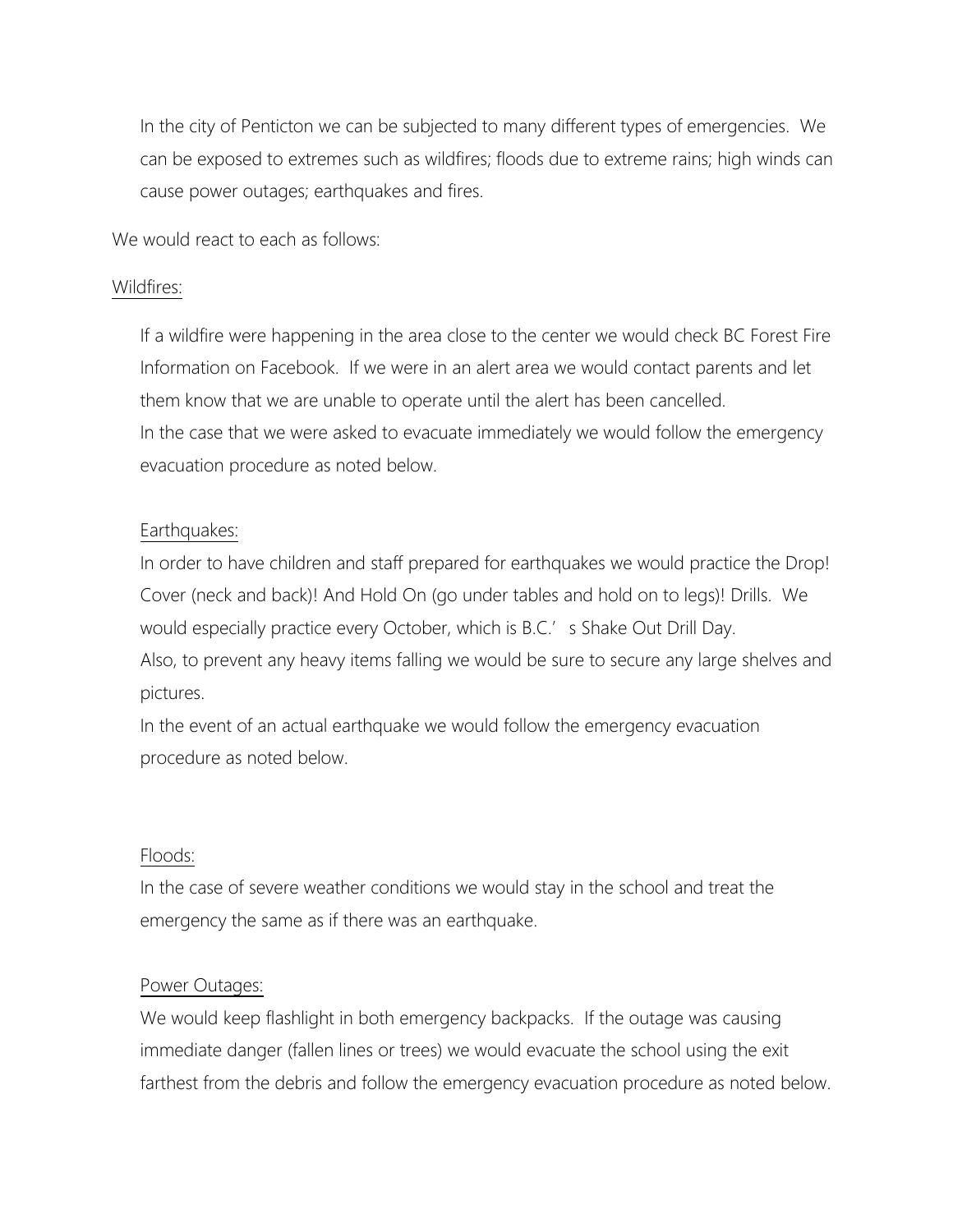#### EMERGENCY PLAN:

In the event of a community disaster, earth quake or fire we would evacuate the house and walk with children to Miss Tasha's house at 180 Andrew Place.

We would practice this plan with the staff and children every year and let the parents know when we are doing it. Every year, parents fill out new registration forms and emergency card with all the children's up to date information. The registration forms will be stored in a file box and emergency cards will be kept in the front of the emergency back pack. One back pack will be kept with the group in the gym and another back pack will be with the group in the multi-purpose room.

Once a month we will practice a fire drill, which are the steps below from 1 to 8.

Our " Emergency Response Plan" is as follows:

- 1. In the event of an emergency, an alarm will ring indicating we need to evacuate the building
- 2. Leave by exit as shown on Evacuation Floor Plans posted in the gym and all classrooms by each door.
- 3. Have children dress appropriately for the weather.
- 4. Supervisors will take the First Aid Bag and Evacuation Bag which includes: - attendance list, bottled water, books, papers and crayons,

package fruit bars, flashlight, emergency cards for each child with all their information, cell phone, money, safety blankets and sanitary lotion or wipes.

- 5. One supervisor must lead the group and be prepared to use alternate exits.
- 6. Second supervisor will check all floor areas and count children upon exiting that all are there that were signed in and bring sign in clip board.
- 7. Supervisors must remind children to be quiet and listen for instructions (the children will be educated about this on a monthly basis).
- 8. Everyone will stop at the back field of the school to count children again.
- 9. After attendance is taken, supervisors and children will walk in a line in pairs. One supervisor will lead, another will be in the middle walking beside the children and one will be at the end of the line.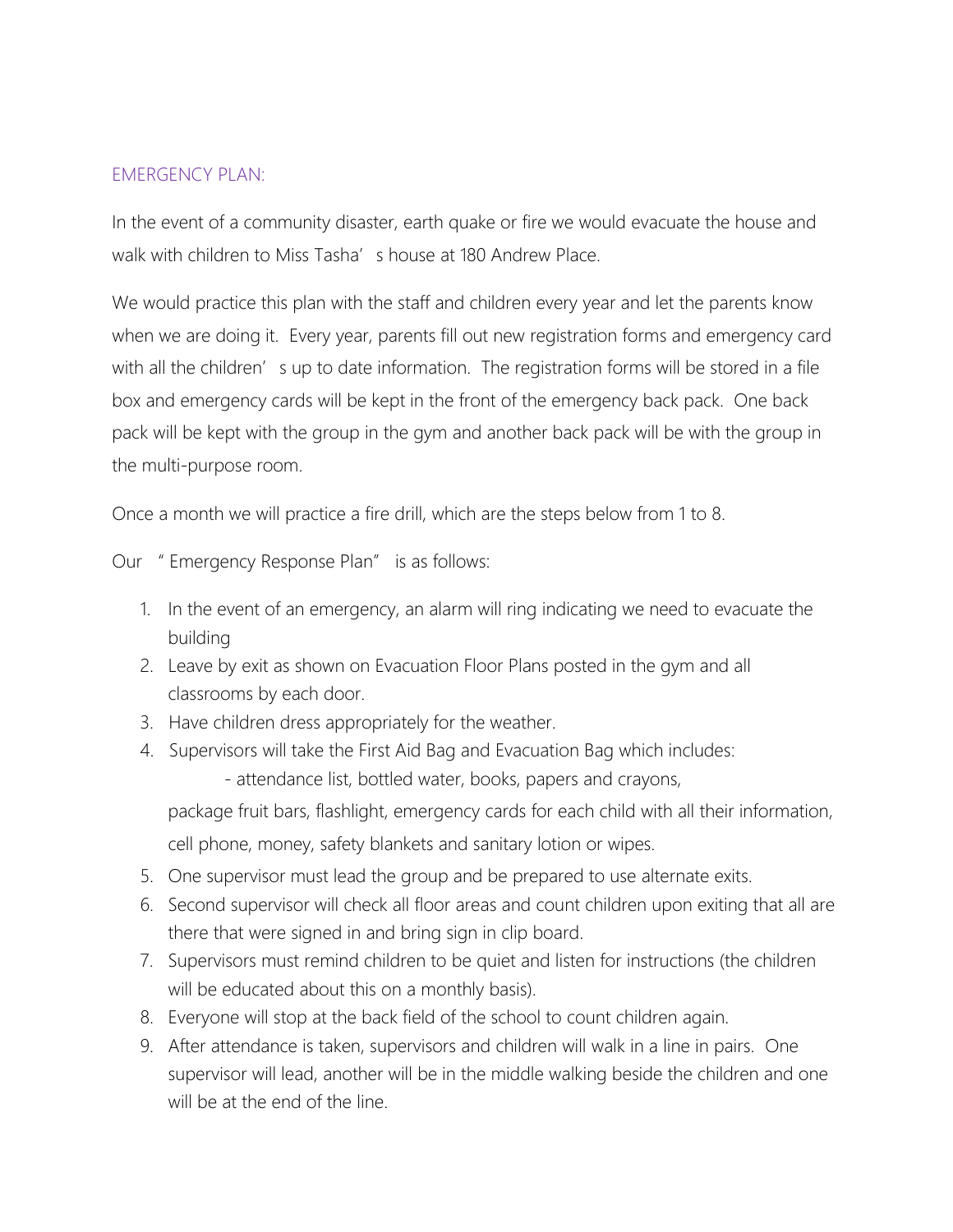- 10. Everyone will walk to Miss Tasha's house at 180 Andrew Place.
- 11. Once everyone has arrived, staff would call parents by cell phone to notify them that their children are safe and that they can pick them up there.
- 12. While waiting for the parents to come supervisors will read the children stories and let them color on papers.

Afterwards: Staff will be debriefed on how things went. We will discuss ways of avoiding what caused the emergency or what we could have done differently.

In the event of the entire neighbor is on evacuation we will walk the children to the Cannery (198 Ellis Street)

In the event of a real emergency we would decide on a plan of action and tell the parents our plan when we call them.

If a closure of the center is necessary we would follow our repayment policy.

### Repayment Policy:

Parent agrees in parent agreement of the following things:

- A monthly payment will be prepaid for the first of each month by post-dated checks or government subsidy forms.
- If fees are not paid by the  $5<sup>th</sup>$  of the month they understand that their child may be withdrawn from the program until payment had been received.
- They agree to pay a \$50.00 non-refundable registration fee which holds a spot for their child for the school year, and pays administration fees.
- They understand Kid's Connection Out of School Care regular program operates from September to June and that the school is closed for Christmas break in December and all statutory holidays.
- A charge of \$5.00 per 5 minutes after pick up time. A maximum of 3 late pick ups or other arrangements will have to be made.
- In the event of absenteeism due to illness, vacation, etc. not initiated by the school, parents are still responsible for full payment.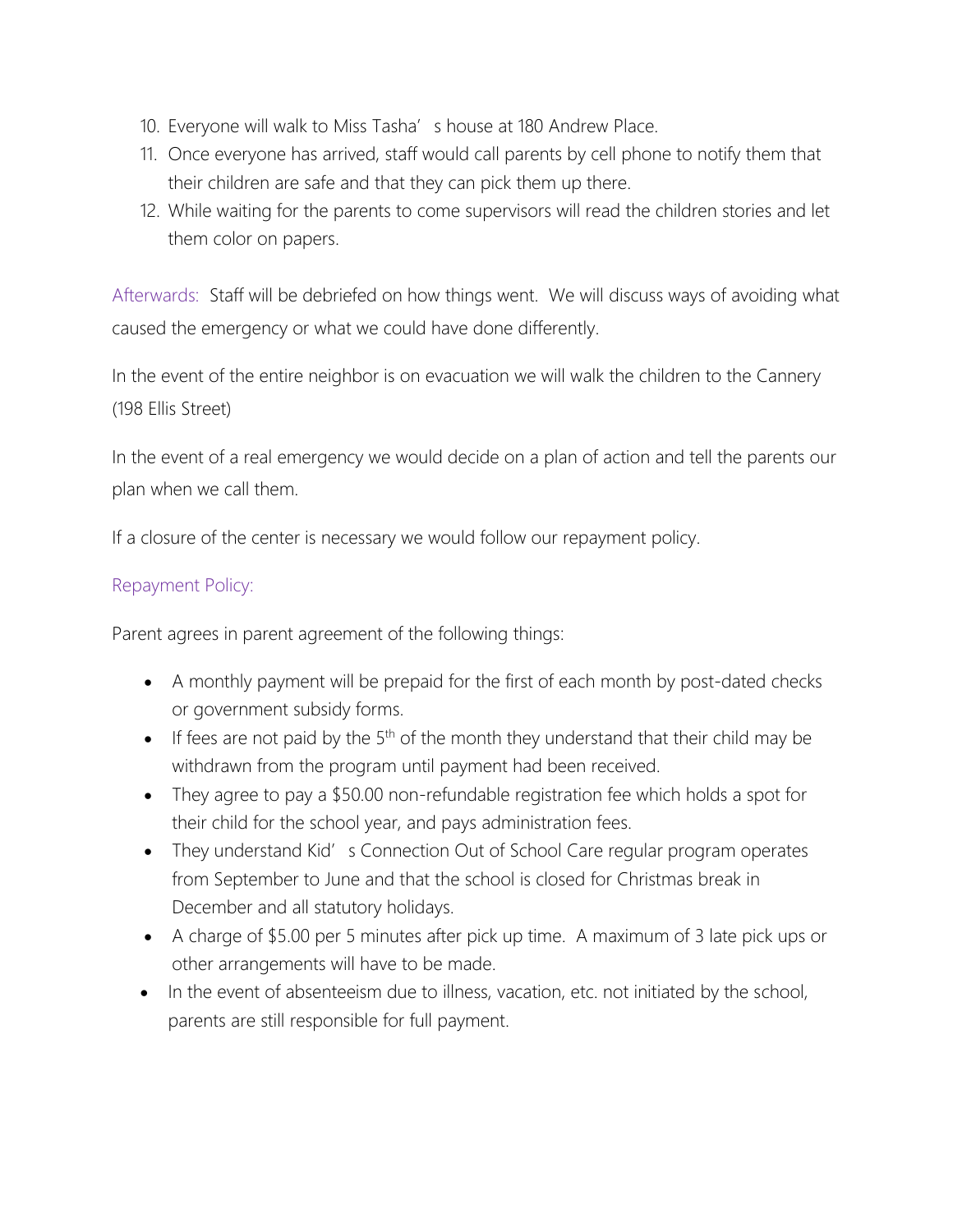The first month of attendance will be considered a period of adjustment for each child. It is the school and parent's responsibility to keep each other informed of the child's progress and happiness. If a child seems unhappy or if the arrangement seems unsatisfactory for any other reason the contract can be terminated by either party without notice during this period.

Termination of regular services after this adjustment period requires 30 days notice by either party in writing or a payment of one month's fees must be paid in lieu of notice. Post-dated checks would be returned at that time or if full payment was made a refund by check will be given. Please allow 2 weeks for processing of a refund by check after last day of child's attendance at the center for either termination of services or unexpected facility closure.

In the event of a real emergency we would decide on a plan of action and tell the parents our plan when we call them. These plans could include moving to another safe area; waiting for fire department or other emergency control department to inform us if it is safe to return to the center or the parent or an emergency care giver would come to the emergency destination to pick up their child. Cell phones would be stored in the first aid bag for making calls.

Afterwards: Staff will be debriefed on how things went directly after the emergency. We will discuss ways of avoiding what caused the emergency or what we could have done differently. In an extreme situation doctors of each staff member would be consulted. If the doctors were not available staff would be taken or encouraged to go to the emergency ward of the hospital and tell the doctors there they have been in an extremely stressful situation and that they need debriefing.

Staff at our center will be covered by extended medical through Great West Life. This plan covers counseling for emotional and traumatic experiences. We would ask a counselor from Great West to speak with individuals or the entire group as soon as possible after the emergency event occurred.

Additions: We would hold a meeting with parents or telephone them as soon as possible and talk about what happened and how this may be affecting their children. We would suggest